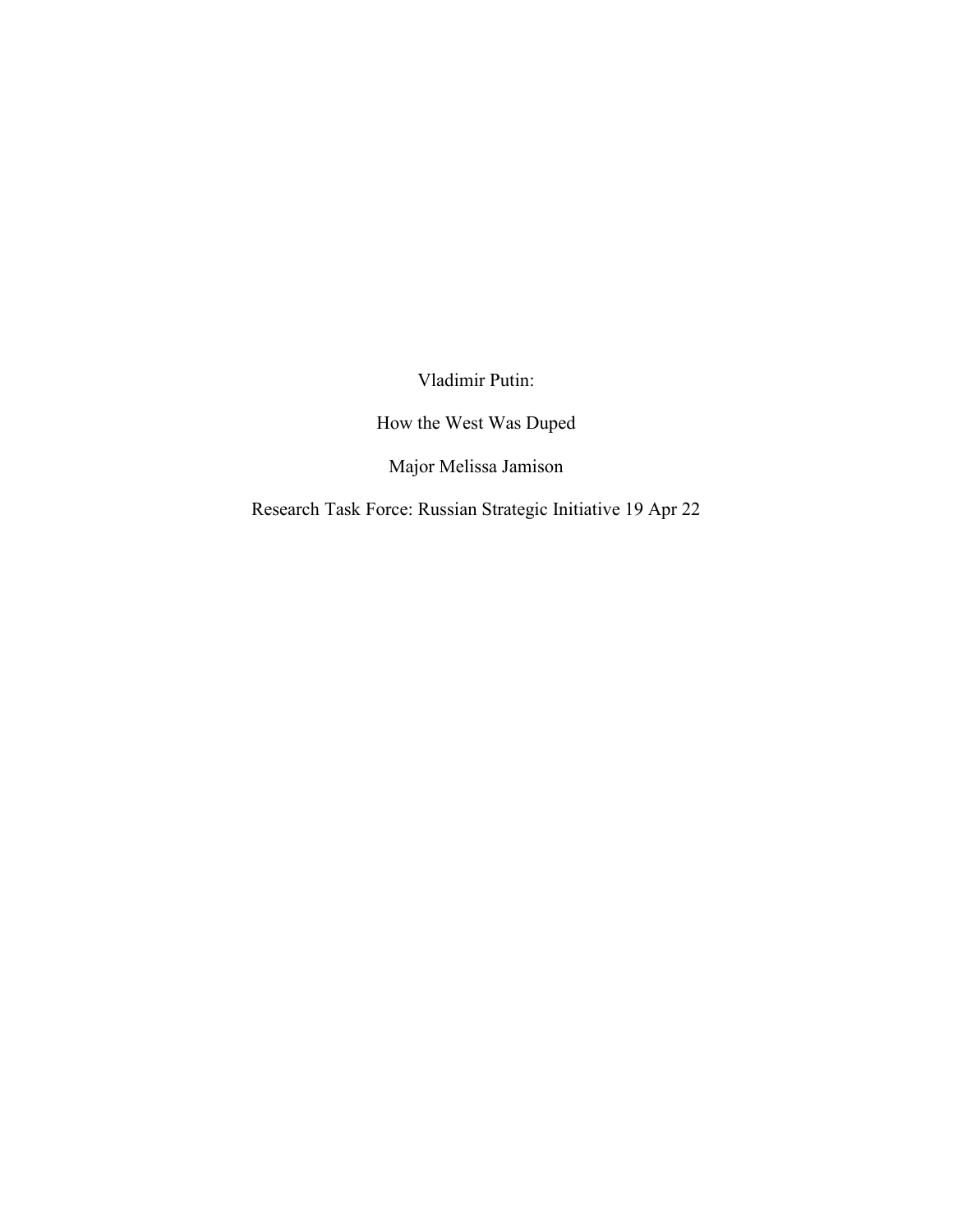Vladimir Putin is undoubtedly described in the most gratuitous terms today, some complimentary and most scathing. This spectrum points to the ironic success of Putin's foreign policy as it has evolved from the day Yeltsin stepped down, opening the floodgate for his power consolidation resulting in the offensive campaign in Ukraine today. Putin's gambit has always been based on two tenets: solidifying the unity of Russia and great power status restoration.<sup>[1](#page-3-0)</sup> Within these branches is a litany of complexities ranging from ethnocentrism, conservatism, and natural resource manipulation. While these two overarching principles have remained unchanged since 1999, Putin's method of administering foreign policy has changed dramatically since the Russian invasion of Ukraine. Putin has stepped away from his past role as the primary face of Russia to international leaders as these encounters become more controversial since February 2022 and instead retreated deep within Russian society, allowing lackeys to be on the receiving end of international criticism.

Putin must now feel the international order accepts Russia as an influential force of reckoning as he no longer elbows in to take part in discussions. Instead, world leaders such as Macron are flying to Russia to plead for an end to hostilities. The scenes are rich, with Putin grilling his guests across a massive table for domestic public image building. For once, Russia has both of its historical powers of conquest at its beck and call, and regardless of the mounting Russian casualties, it's a price Putin is willing to pay.

Michael McFaul recounts a time when U.S. President Barack Obama, on a visit to Russia, discounted Putin as remaining in the past while overestimating the authority of Dmitri Medvedev. After Obama met with Medvedev, Obama met with Putin as the Prime Minister. Putin ensured that his owed respects were given, making the retinue come to him and singlehandedly elongating the meeting by two hours, a classic attempt to abrogate someone's

1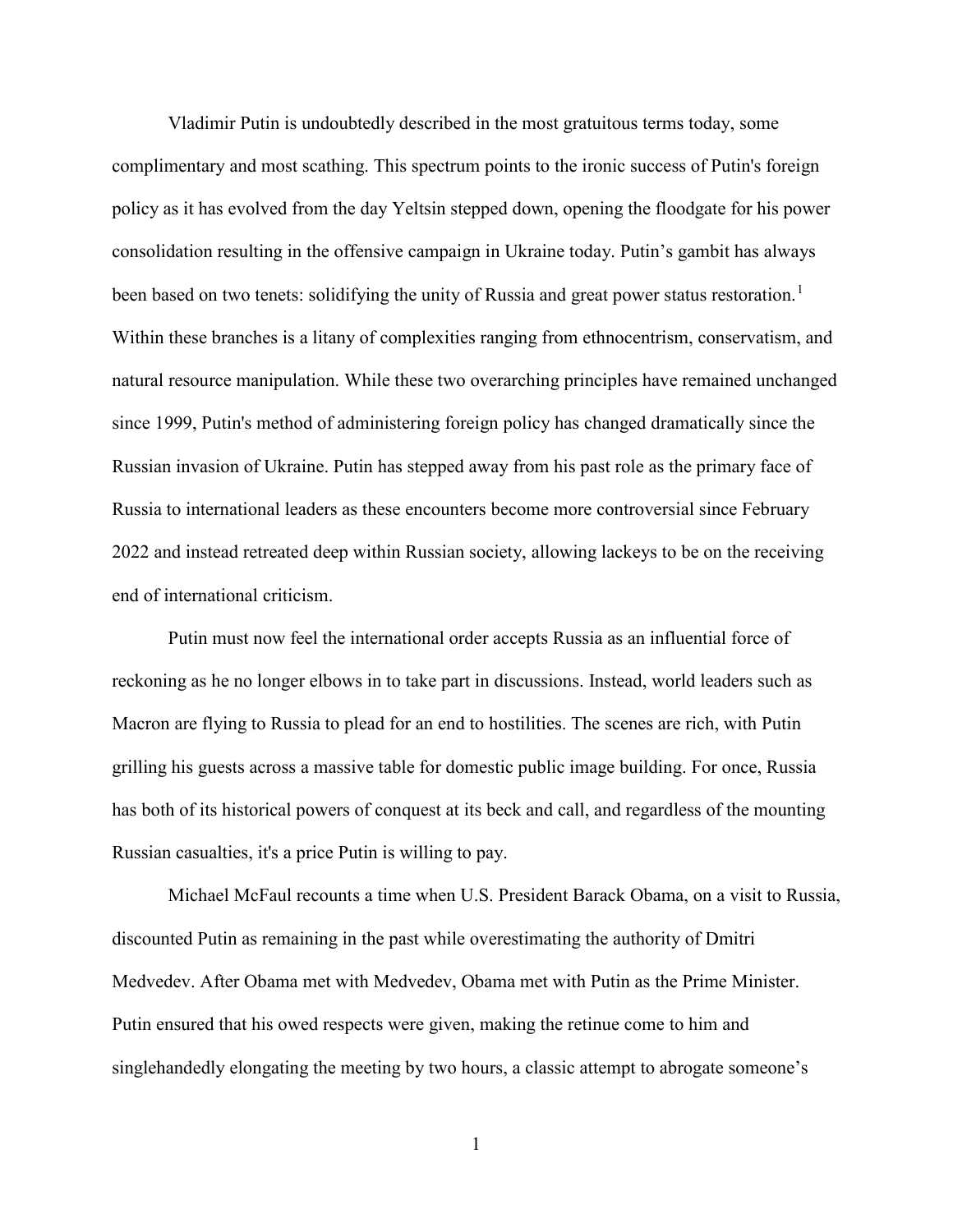importance.<sup>[2](#page-3-1)</sup> McFaul interacted exclusively with Sergei Lavrov, the Minister of Foreign Affairs, as Putin had a personal vendetta against the U.S. Ambassador. Lavrov was given a certain length leash and allowed to interact with those who did not qualify for Prime Minister or Presidential discussions. This pattern identifies Putin's recent international reticence as more than a respite for a potential illness or convalescence. Putin is investing time interacting with his own population right now, proving that he is on to Act Two, or unifying Russia. He has achieved his goal of re-establishing Russian greatness or, even more importantly, a fear of the Russian threat. He is now focused on rallying his domestic support and the former USSR states. Dealing with heads of state participating in a global order with which he disagrees is not on his to-do list. These meetings are cast to Lavrov to attend to protect Putin's image. Putin's new priority is impressing his population and cajoling them into following his radical and violent direction. He cannot risk public humiliation or shame by other world leaders that could beget instability and protests. Curiously, Putin is now two years out from his next election in 2024, and the chance for democracy is increasingly looking more adrift. Putin is creating a fortress economy and society to prepare for long-term western pariah status while stoking high approval ratings. The Western sanctions are only helping to move his agenda along.

While the Russian leviathan continues to thrash and throw its might against its little neighbor, the current world leaders are only continuing to solve Putin's great power restoration problem. This freedom allows him to focus on drumming up domestic support and patriotism, which will allow a continued bellicose approach to its former USSR states. Putin is choosing to give awards to soldiers involved in potential war crimes. He is making appearances where it counts. He has abandoned his diplomatic engagements for the next phase of his plan, thereby protecting his image and securing a long-term reign over Russia.

2